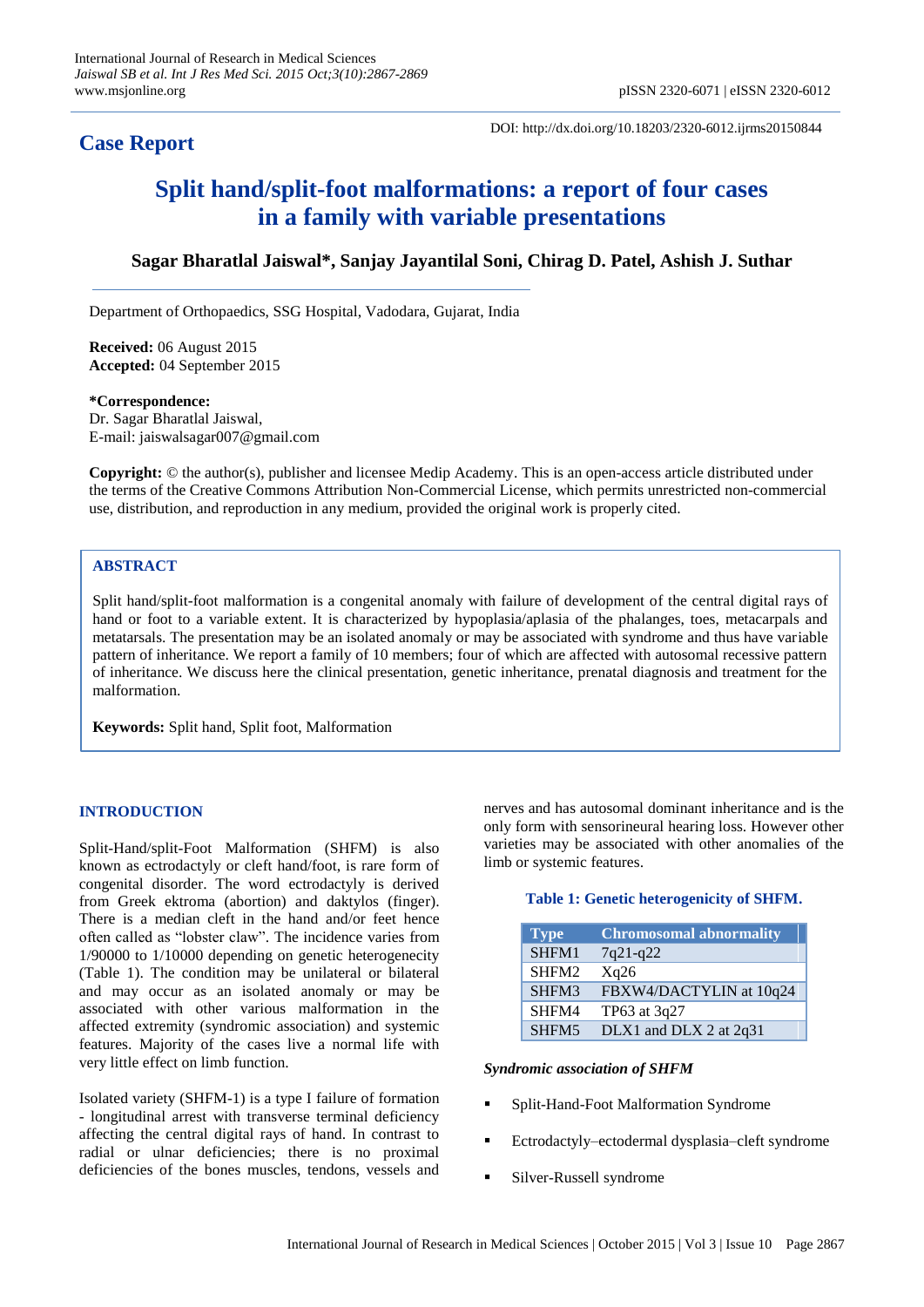- Cornelia de Lange syndrome
- Acrorenal syndrome
- Focal dermal hypoplasia
- Ectrodactyly and cleft palate syndrome
- Ectrodactyly/mandibulofacial dysostosis
- Ectrodactyly and macular dystrophy

#### **CASE REPORT**

We report a family of ten blood related members out of which four members were affected. The pedigree chart is depicted (Figure 5) which shows the autosomal recessive pattern of inheritance with variable degree of penetrance involving both male and female. No consanguineous marriage were reported. There was no significant prenatal or perinatal history. The members of the family were having variable complaints. Four cases including two males and two females were examined. One case (mother) had unilateral involvement with isolated absence of third digital ray (case-1) with a V-shaped cleft. She was able to hold the objects and able to write down, no other features were found. The son of the affected mother had bilateral involvement (case-2).

On right side he had a cleft hand with absence of central digital ray and also had bony fusion of first and second metacarpal (syndactyly) along with variable fusion of carpals, had a good grip with right hand. On left side he had only first digital ray with scaphoid and trapezium and absence of rest of the elements. The daughter of the affected mother (case-3) had affected right hand with absence of phalanges of third digit and bony fusion of first and second ray. The cleft deformity was U shaped, she had good grip. The grandson of the affected mother (case-4) had right lower limb involvement instead as cleft foot with absence of second and third digit and absence of some corresponding tarsal. He also had tibial hemimelia on same side and having difficulty in walking.



**Figure 1: Unilateral involvement with isolated absence of third digital ray (case-1) with a V-shaped cleft.**



**Figure 2: The son of the affected mother had bilateral involvement (case-2).** 



**Figure 3: The daughter of the affected mother (case-3) had affected right hand with absence of phalanges of third digit and bony fusion of first and second ray.**



**Figure 4: The grandson of the affected mother (case-4) had right lower limb involvement instead as cleft foot with absence of second and third digit and absence of some corresponding tarsal.**



**Figure 5: Pedigree chart.**

#### **DISCUSSION**

Split hand foot syndrome (SHFM) is a syndrome of limb malformation which affects central rays of hand and foot. The term ectrodactyly is used instead of SHFM by some authors. The presentation of SHFM may vary from syndactyly, aplasia and/or hypoplasia of the phalanges, metacarpals and metatarsals and, median clefts of the